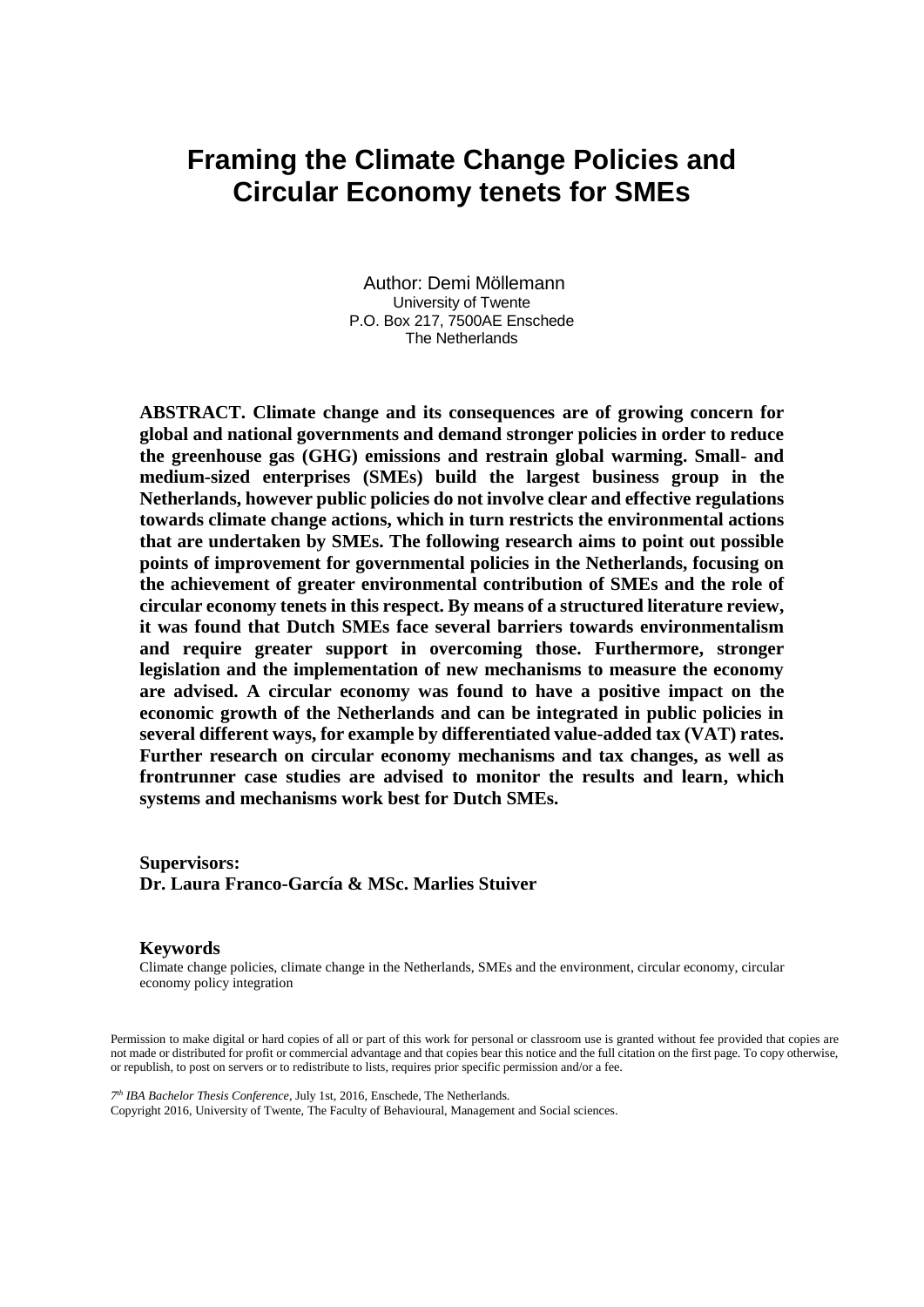## **1. INTRODUCTION**

Small and medium sized enterprises (SMEs) are defined as enterprises with no more than 250 employees and a turnover, or balance sheet total of less than  $\epsilon$ 50million, or  $\epsilon$ 43million, respectively (European Commission, 2015). Due to these characteristics and with a proportion of about 98% of all enterprises, this business group makes up the majority of enterprises in the European Union (European Commission, 2015). In the Netherlands, which is the focus of this paper, they represent more than 99 percent of the country's enterprises (state  $2010$ : 99.6%) (OECD<sup>1</sup>, 2012). Due to the SMEs' high number, SMEs also have a large impact on the country's economy, employing 68 percent of the Dutch labor force. Consequently, SMEs are important contributors to a country's greenhouse gas (GHG) emissions, of which its reduction is increasingly tackled by European governments in order to fight global warming (European Commission, 2013). Thus, being large emission contributors, SMEs have a great impact on the reduction of those (North & Nurse, 2013), however, as most recently evaluated in 2013, statistics show only a small decrease of approximately 3,2 percent in total GHG emissions compared to year 1990 (Statistics Netherlands, 2016). European Governments already have and continue to set public policies which force enterprises and institutions to reduce their GHG emissions. However, despite the economic importance of SMEs – making up 99,6 percent of all enterprises in the Netherlands – this business group has not been a focus within policymaking.

Recently, in December 2015, the so called "Paris Agreement" was agreed upon and adopted by 196 countries, including all countries in the European Union (United Nations Conference on Climate Change, 2015). The agreement aims to limit the temperature rise below 2°C and to even tend towards 1.5°C till year 2100 and is taking into accounts individual country needs, as well as adaptation, mitigation and differentiation strategies. This agreement pushes the European member states towards stricter national policies, in order to achieve the target.

The circular economy is a growing concept that aims to lead towards a more sustainable economy, promoting the recycling and reuse of products, therefore making them 'circular' (World Economic Forum, 2015). Besides several economically attractive effects (see section 2.2), a circular economy aims to reduce GHG<sup>2</sup> emissions and therefore contribute to slowing down global warming (World Economic Forum, 2015).

Considering the small decreases in Dutch GHG emissions (Statistics Netherlands, 2016), and the lacking policy restrictions on SMEs, this paper is going to analyze the efficiency of the Dutch climate change policies and eventually determine potential points of improvement. For this purpose, the following research questions were framed: (1) "What are the barriers towards environmental engagement in Dutch SMEs?; 2) How do Dutch climate change policies affect the environmental behavior of national SMEs? And; (3) how can circular economy tenets be integrated to Dutch climate change policies to improve the SMEs performance?"

The findings of this research are meant to introduce additional elements to the Dutch policy makers on ways that policy usage can really contribute to the Paris Agreement. Moreover, the paper points out the relevance of circular economy tenets and their benefits for EU member states, especially regarding the involvement of SMEs.

#### <sup>1</sup> Organisation for Economic Co-operation and Development

 $\overline{a}$ 

#### **1.1 Background on the Netherlands**

The Netherlands is a low laying country located at the North Sea coast of Western Europe. Almost 25 percent of its land is laying at, or below the sea level (Worldatlas, 2015) and it has four navigable rivers flowing into the Sea. Like most Western European countries, the Netherlands lies in the temperate climate zone, causing moderate seasons with an average temperature of 4° Celsius in December and an average temperature of 17.4° Celsius in July (Noodweercentrale Netherlands, 2015). Due to its location, the Netherlands is less vulnerable to the effects of climate change than countries in other climate zones, however, it is vulnerable to flooding and at risk to the negative effects of climate change that are expected to increase (Ligtvoet et al., 2013). The global GHG emissions have increased to dangerously high amounts. According to the Statistics Netherlands (2016), from 163.080 million kilograms of CO2 in 1990, the numbers constantly rose to an amount of 165.67 million kilograms in 2013, with a peak of 182.750 million kilograms in 2010. However, after that in 2014, the amount fell below the 1990 level for the first time, measuring 157.980 million kilograms. As explained by Statistics Netherlands (2014), this change was caused by the fact that households used less natural gas for heating due to the warmer weather. Observed changes in the Netherlands throughout global warming concern a rise of the average temperature, the number of annual summer and frost days, and the level of precipitation (Ligtvoet et al., 2013), which in turn has led to several effects on the ecosystems, agriculture, public health and other sectors. With an average annual temperature of about 10° Celsius (KMNI, 2011), the average temperature in the Netherlands has risen by 1.7 °C since 1996, which is about twice as large as the rise of the global average. This temperature rise has led to an increased number of summer days, which have been risen about 20 days, as well as a decreased number of frost days, which have been fallen by about 20 days per year (Ligtvoet, W. et al., 2013). Research about the future effects in the Netherlands expects aggravation of the current changes till the year 2100. Specifically, according to the Koninklijk Nederlands Meteorologisch Instituut (KMNI, 2009), the expected future effects of global warming in the Netherlands till year 2100 are increases in dry periods between +7 and +30%, sea level increase on the Dutch coast between +35 and +85cm and an average annual temperature rise between  $+1.8$  and  $+5.1^{\circ}$ Celsius. These expectations increase the need of stronger governmental intervention regarding global warming related actions. Besides that, during this year, 2016, the Dutch Government is part of the 'Netherlands Circular Hotspot' (NLCH) campaign, during which the Netherlands is positioned "as an international circular hotspot during the time of the Dutch presidency of the EU in 2016" ("NLCH Campaign", n.d., para. 2), which reasons the importance of circular economy tenets within public policy.

## **1.2 Background on Climate Change**

Climate Change is a topic that receives increasing amounts of attention in media, academic literature, industry sectors, public policies and even private households. When defining the concept, scientists mostly cite the Intergovernmental Panel on Climate Change ( $\text{IPCC}^3$ ). The IPCC defines the term as follows:

Climate change in IPCC usage refers to a change in the state of the climate that can be identified (e.g. using statistical tests) by changes in the mean and/or the

climate change, its impacts and future risks, and options for adaptation and mitigation" (IPCC, 2013).

<sup>&</sup>lt;sup>3</sup> The IPCC is an organization that assesses the science related to climate change, providing reports about "the scientific basis of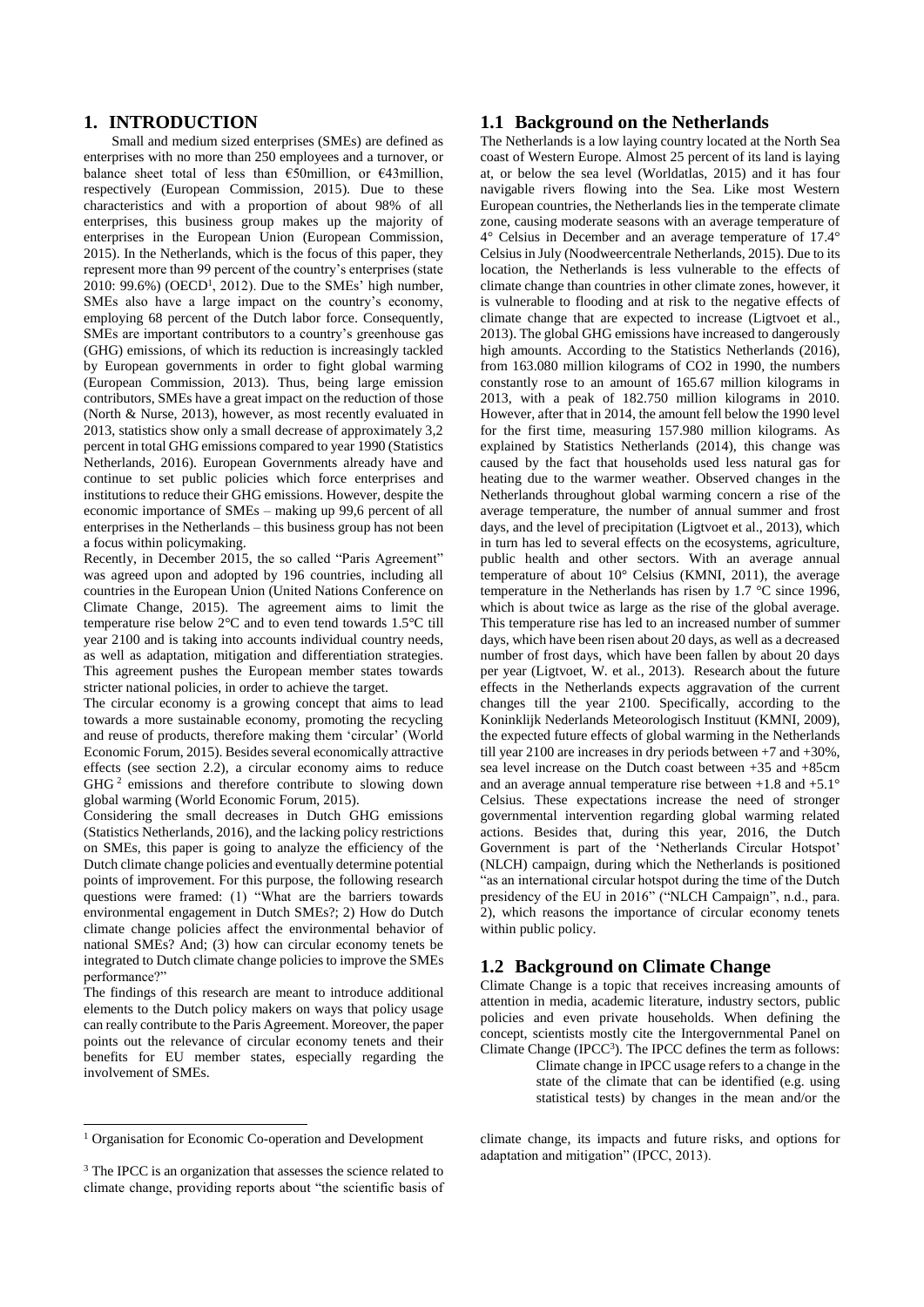variability of its properties, and that persists for an extended period, typically decades or longer. It refers to any change in climate over time, whether due to natural variability or as a result of human activity. (IPCC, 2007, para. 2, 'Definitions of climate change')

In other words, climate change explains the changes in global air and water temperatures caused by greenhouse gas (GHG) emissions that are being released into the earth's atmosphere. These emissions are both of natural, as well as anthropogenic forces.

Another term that is frequently used in relation to climate change is "global warming". Global warming is the consequence of the excessive climate change and is caused by the so called 'greenhouse effect' that is created by the amount of greenhouse gases in the Earth's atmosphere. These gases – for example carbon dioxide (CO2), methane (CH4) and nitrous oxide (N2O) – create a barrier for the UV rays that arrive the Earth through the sun, making it difficult to reflect back the excess rays and thus leading to warmer temperatures (Eurostat, 2015). The greenhouse effect is a natural process and needed to keep the Earth warm enough to enable life. It is naturally influenced by solar variability and natural greenhouse gases that are created by volcanos, plants or animals (Bousquet et al., 2006). However, the amount of GHG emissions that are caused by humans – for example, through deforestation and the burning of fossil fuels – exceeds the natural amount to a dangerously huge extent, especially considering that the biggest contributor of all greenhouse gases, the carbon dioxide (CO2) is now at its highest level in 650.000 years, with a global air concentration of 403,28ppm . These amounts have already led to an increase of 0,87° Celsius in the Earth's average surface temperature since 1880, which has caused arctic ice to shrink by 13,4 percent per decade, land ice to shrink by 287 gigatonnes per year and the global sea level to rise by 3,4 millimeters per year on average (NASA, 2015). Other effects are, for example, higher numbers of extreme weather events, decreased snow cover on mountains and ocean acidification (NASA, 2015).

Since these effects not only threaten countless of animal species, but also climate vulnerable countries and human health, climate change is now being addressed by more and more nongovernmental organizations, scientists, society and governments, in order to adopt strategies to prevent further consequences. Governmental strategies consider the adaptation to climate change, as well as its mitigation, they tackle stricter policies, subsidies for climate friendly actions/processes, environmental taxes and regulations in order to get businesses and households to contribute fighting the issue.

This paper is structured as follows. In the first part, theoretical knowledge about climate change in public policies, circular economy and SMEs are clarified, followed by an explanation of the used methods for data collection and analysis. The findings section is then focused on the actual actions being undertaken by Dutch SMEs to reduce their GHG emissions, as well as the reasons that motivate these actions and the barriers that potentially restrict them. The last two parts discuss possible improvements and suggestions towards more efficient policies, in order to achieve higher SMEs' commitment, laying a focus on the concept of a circular economy.

### **2. THEORETICAL FRAMEWORK**

The following section summarizes some of the most relevant concepts and theories that are at the core of this research. The intention is to provide information that will serve to establish a common understanding about climate change policies, circular economy and SMEs before digging deeper into the specific aspects needed to elaborate in order to answer to the research questions.

## **2.1 Climate change in public policies**

Climate Change is a topic that receives increasing amounts of attention in media, academic literature, industry sectors, public policies and even private households. When defining the concept, scientists mostly cite the Intergovernmental Panel on Climate Change (IPCC). The organization defines the term as follows: "Climate change in IPCC usage refers to a change in the state of the climate that can be identified (e.g. using statistical tests) by changes in the mean and/or the variability of its properties, and that persists for an extended period, typically decades or longer. It refers to any change in climate over time, whether due to natural variability or as a result of human activity." In other words, climate change explains the changes in global air and water temperatures caused by greenhouse gas (GHG) emissions that are being released into the earth's atmosphere. These emissions are both of natural, as well as anthropogenic forces.

Since these effects not only threaten countless of animal species, but also climate vulnerable countries and human health, climate change is now being addressed by more and more nongovernmental organizations, scientists, society and governments, in order to adopt strategies to prevent further consequences. Governmental strategies consider the adaptation to climate change, as well as its mitigation, they tackle stricter policies, subsidies for climate friendly actions/processes, environmental taxes and regulations in order to engage businesses and households to contribute fighting the issue.

#### *2.1.1 Current climate change policy in the Netherlands*

The Climate Change Performance Index (Burck, Marten & Bals, 2014) is an instrument to evaluate and compare the climate protection performance of 58 countries all over the world. The evaluations are based on the categories 'emissions', 'efficiency', 'renewable energies' and 'climate policy' and rank the countries in between a scale of 'very good', 'good', 'moderate', 'poor' and 'very poor'. The latest version has recently been published in 2016 and although "the Netherlands improved its score significantly", the country only ranks on place 35 with 'poor' performance. Regarding the emissions level, the Netherlands lays within the lowest rank (very poor), which is due to a high consumption of energy. In the areas of emission development and energy efficiency, the country also only performs poor. In the renewable energies section the performance is better, – in the 'moderate' range – based on an increasing amount of green energy usage. As the last section, the climate policies, are evaluated as 'good', which will positively affect the upcoming future evaluations, if the adoption of these policies will be realized.

The following sections in this chapter will describe the current climate change policies published by the Dutch government, including public initiatives, regulations and incentives.

#### *2.1.2 The Dutch Climate Change Agenda*

The Dutch Government has created a "Climate Change Agenda", which is a written document about the ambitions, goals and actions planned by the government in order to tackle the climate change issue. Its aim is to "reach out to businesses, civil society organizations and citizens to work together on a sustainable society". The agenda is divided in 3 parts within the climate approach:

- a) broadly-based coalitions for approaching the climate;
- b) adaptation to climate change;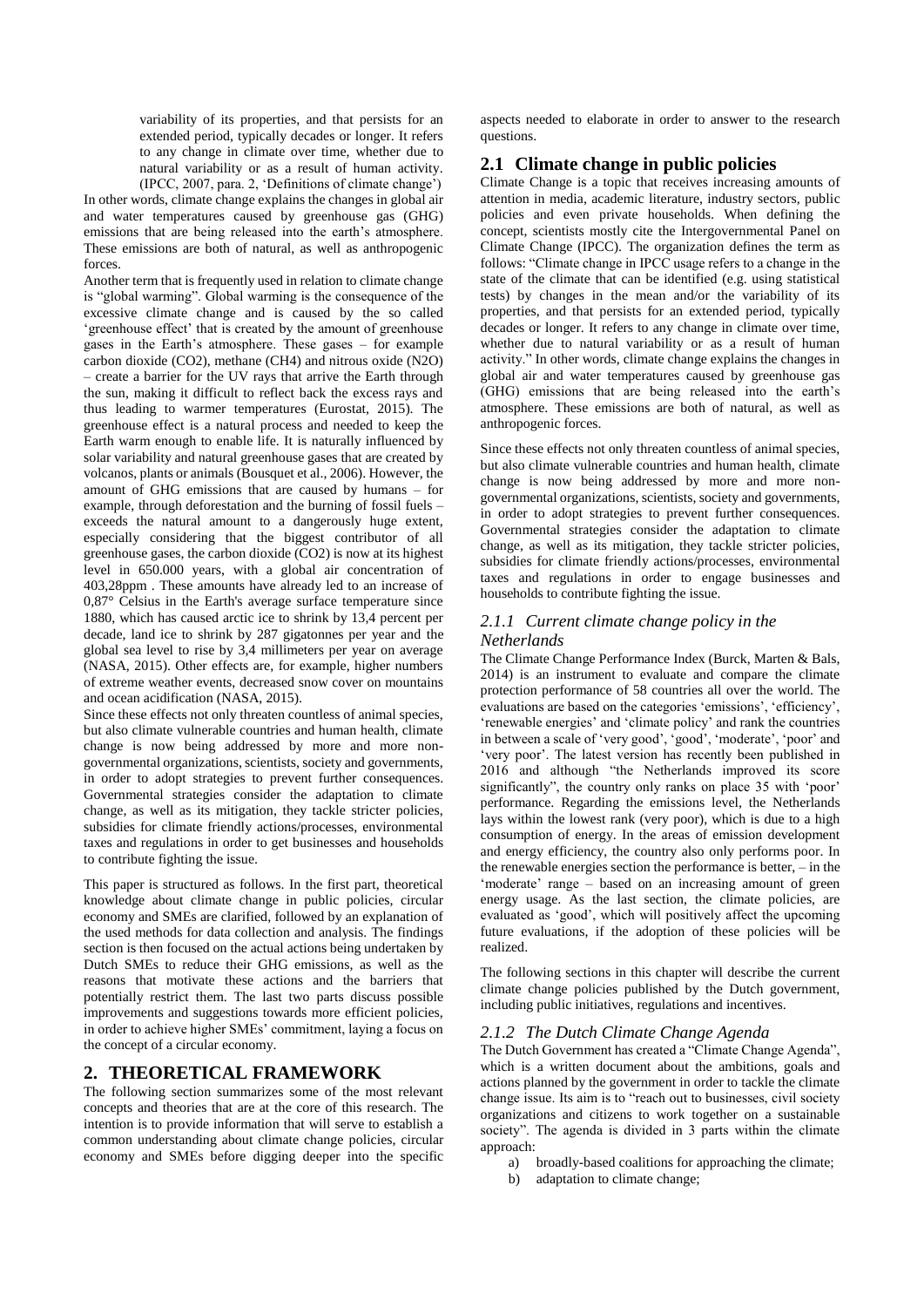#### c) mitigation of climate change;

All of the 3 themes contain the planned actions towards the achievement of the respective objectives. Here as follows a brief description of each of them.

#### *2.1.2.1 Broadly-based coalitions for approaching climate change*

The creation of a 'broadly based coalition' is to be tackled by the means of so called 'Green Deals', which are organized collaborations with "local authorities, the business community, knowledge institutions, and consumers" ("Climate Agenda: Resilient, Prosperous and Green", p. 25) towards successful sustainability projects in the fields of solid wastes, renewable energy, stimulating bicycle and public transport use, etcetera. In addition, the Netherlands is embedding climate in its foreign policies, for example by supporting least developed countries financially, as well as materialistically in coalition with other developed countries. In this particular manner, collaboration among different countries is used to fight against global warming.

#### *2.1.2.2 Adaptation to climate change*

The adaptation action line contains all efforts to adapt to further climate change in the Netherlands. This includes analyzing and managing the risks and threats that are (possibly) caused by the changing air and water temperatures, in order to finish the National Adaptation Strategy. This latter is planned to be released before year 2017. Furthermore, in this adaptation process it is to find out, how the gathered knowledge can be used to find new innovations and business opportunities.

#### *2.1.2.3 Mitigation of climate change*

Mitigation is the largest part covered in the agenda with different action lines given, the first one being the creation of a better toolbox for mitigation. The EU Emissions Trading System (ETS) shall be the main actor in this line, as well as tighter product standards "in terms of energy consumption, more efficient manufacturing, sustainability and lower greenhouse gas emissions in the lifecycle". The next action line aims to make room for facilitating renewable energy and energy conservation by means of amending the law in a way to remove barriers and burdens towards the building of renewable energy systems. For example, the noise rules on wind turbines are to be simplified. "Taking the road towards sustainable mobility" is another action line in the agenda and aims to reduce the GHG emissions of cars and other vehicles by 6 megatons of  $CO2$  equivalents<sup>4</sup> by year 2030. The SER Energy Agreement (described in the next paragraph) will be the main driver to achieve this target. Moreover, one action line is about moving towards a different and more efficient use of materials and sustainable industry and is to be achieved by for instance the means of the circular economy tenets, which are described in section 2.2. The last action line described is called "Towards more productive and climate-friendlier agriculture and horticulture", meaning to "ensure that there is sufficient food for everybody (food security), without further increasing the burden on the environment". To achieve this target, the instruments used in the agricultural sector and the production processes must be made more energy efficient.

1

#### *2.1.3 Initiatives, Programs and Regulations*

As also mentioned in the Climate Change Agenda, there are several initiatives, programs and regulations towards the reduction of GHG emissions. The SER Energy Agreement is an agreement made between over 40 Dutch organizations with the aim to achieve "a wholly sustainable energy supply system by  $2050$ " (SER<sup>5</sup>, 2013). It is agreed on different objectives to be achieved, e.g. the generation of 14% of all energy from renewable resources by 2020 and the tightening of the European agreements on greenhouse gas emissions towards a reduction target of 80 percent by year 2050.

The SER Energy Agreement is also the main driver in achieving the goals stated in the Climate Change Agenda. The Incentive Regulation for Sustainable Energy (SDE+) is an incentive for companies and institutions, supporting the use of durable electricity, durable heat and Green gas. With a yearly budget (in 2014, for example, it was  $63.5$  billion) paid by increases of energy bills for citizens and businesses, interested parties can apply and receive subsidies for a maximum period of 15 years. The subsidies are varying according to the current energy prices. According to the CBS Netherlands (2012), about "half of new solar panels were installed with [the] SDE subsidy" in 2011, highlighting the growing demand for this type of financial support. An important role towards climate change adaptation in the Netherlands plays the Delta Program, which consists of "the government, provinces, water boards and municipalities", as well as enterprises with valuable knowledge in the field of water management. The aim of this program is to reduce the vulnerability of flooding and to ensure constant freshwater availability, which are both possibly threatened by the rising sea level and increasing precipitation (Government of the Netherlands, 2015). Decisions on the five areas of flood risk management, freshwater, spatial adaptation, the IJsselmeer region and the Rhine-Maas delta are the focus of the program and are currently being realized. The government also offers support by the use of so called 'Green Deals' which aim to "help people with local sustainable projects that are hard to get off the ground". This is done by removing barriers in a way of changing laws and rules or find partners for cooperation (Government of the Netherlands, 2015). As a regulatory instrument, the Dutch government uses so called Environmental Taxes, which are divided in energy tax and water tax. In other words, the usage of energy and water is taxed, making its usage more expensive. The aim of these taxes is to encourage people to use less water and energy, as well as to use more renewable energy sources. People who use renewable sources for energy production are exempted from the energy tax.

Summing up, the Netherlands do have several subsidies and incentives towards greater GHG emission reduction, however, there are no definite regulations towards a higher contribution of the SMEs.

## **2.2 Circular economy**

The concept of a circular economy was first introduced by Pearce & Turner (1990) in their book *Economics of natural resources and the environment* (Anderson, 2006), and first publicly adopted in year 2002 by the Chinese central government (Yuan, Bi & Moriguichi, 2006). Nowadays, circular economy is a rising topic in Europe and other countries and regions, since it pursues great benefits for the environment, as well as the economy and is one of the actions that can greatly contribute to fighting climate

<sup>4</sup> "GHG emissions/removals can be expressed either in physical units (such as grams, tonnes, etc.) or in terms of CO2 equivalent (grams CO2 equivalent, tons CO2 equivalent, etc.). The conversion factor from physical units to CO2 equivalent is the Global Warming Potential (GWP) of the corresponding GHG. If

X Gg of CH4 is to be expressed in terms of CO2 equivalent, then it is multiplied by 21, which is GWP of CH4 over 100 years timescale." (UNFCCC, 2014)

<sup>5</sup> Social and Economic Council of the Netherlands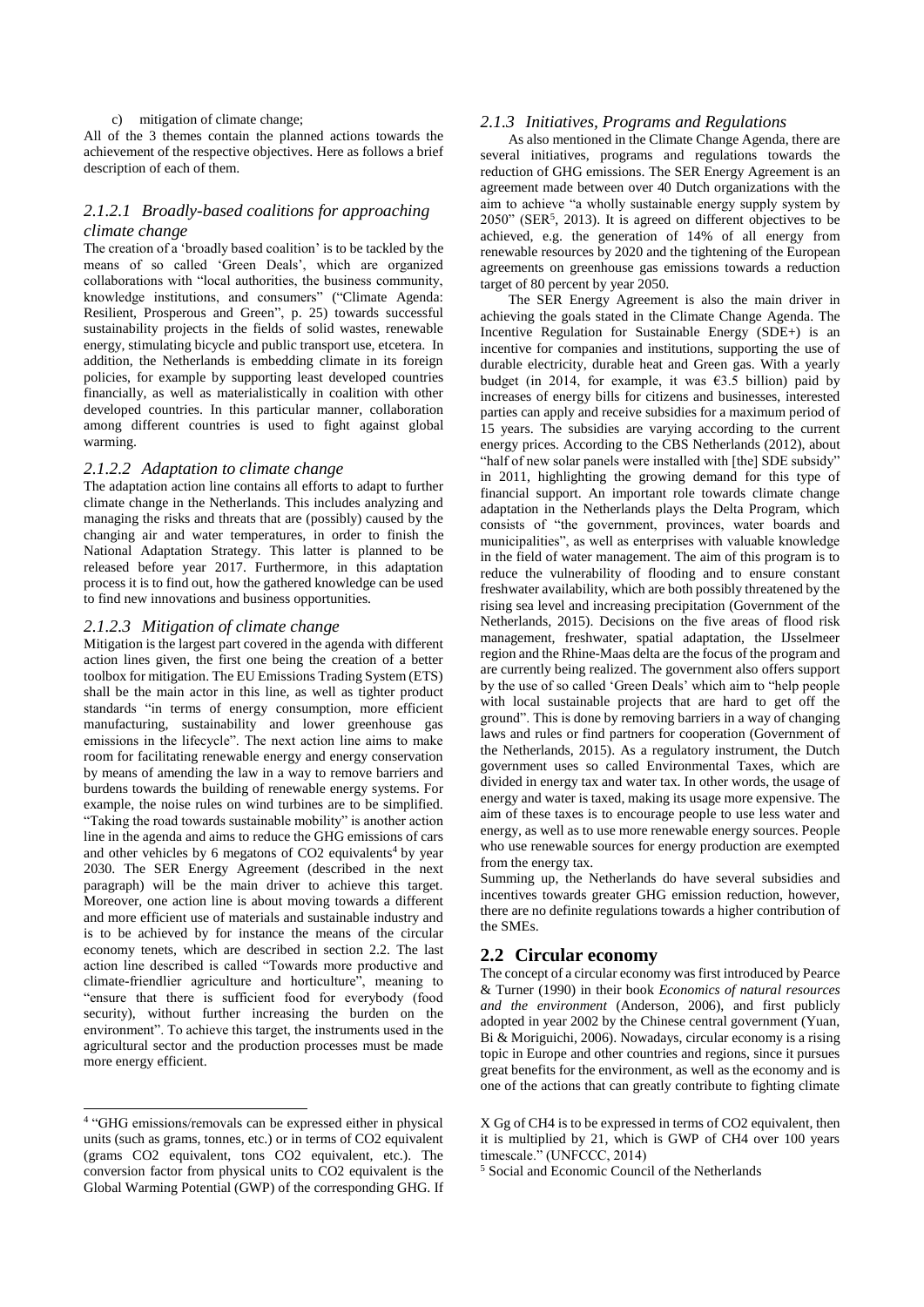change (World Economic Forum, 2015). As the European Commission (2015) defines,

> The proposed actions will contribute to "closing the loop" of product lifecycles through greater recycling and re-use, and bring benefits for both the environment and the economy. The plans will extract the maximum value and use from all raw materials, products and waste, fostering energy savings and reducing Green House Gas emissions. ("Towards a Circular Economy", n.d., para. 2)

The aim of a circular economy is therefore to achieve greater sustainability by gaining the maximum value of products, raw materials and waste through recycling and re-usage as often as possible. The reason of the circular economy becoming a rising topic is the fact that natural resources like coal and gas are finite and still are being used in dangerously great amounts on a "linear consumption" basis (World Economic Forum, 2014). This system of linear consumption explains the path of raw materials becoming products and instantly ending up as waste after used by end-consumers. The so called "take-make-dispose-pattern" is not only the driving factor of resource scarcity, which evolved throughout decades of extensive exploitation of natural resources (Persson, 2015; World Economic Forum, 2014), but also highly contributes to environmental pollution and therefore loss of biodiversity (Jackson, 2009). Despite these environmental consequences, excessive resource consumption has led to higher and more volatile prices on resource markets, making businesses feel "squeezed" taking into account the "high competition and stagnating demand for certain sectors" (World Economic Forum, 2014). Pearce and Turner (1990) explained the concept of a circular economy early (Figure 1). The model is based on an economic viewpoint, seeing the environment as the source to four basic economic functions: (1) amenity values, (2) a resource base for the economy, (3) a sink for residual flows, and (4) a lifesupport system (Andersen, 2006). To understand the circular economy model, it is important to explain the different functions. Function 1, the amenity values, can be explained as the natural pleasure that environment offers to humans in a direct way, or as Andersen (2006) explains, without interference from the economic system. To give an example, the 'beauty of landscapes' and the 'existence of particular species' is explained:

> Even if these landscapes or species have never been observed or experienced directly, such as whales or the panda, humans may accord the species some value in relation to human welfare and will experience some loss if conditions for the species deteriorate. (Andersen, 2006, p. 135)

The second function of the environment is that it offers resources for economical purposes. These resources can be either renewable (for example fish stocks), as well as non-renewable (for example fossil fuels like coal) resources. However, for both types of resources the harvest cannot exceed the annual yield, otherwise it will impact its existence and will lead to depletion (Andersen, 2006). The environment as a sink for residual flows simply explains the path of all kinds of waste leading towards environmental pollution.

The fourth function considers the environment as a life-support system that enables humans and animals to live on Earth through its biological character (Andersen, 2006). Figure 1 shows how production (P), consumption (C), utility (U), natural resources (R), recycling (r), waste (W), exhaustible resources (ER), recyclable resources (RR), assimilative capacity (A), harvest (h), yield (y) affect each other in a circular economy system.



 **Figure 1: The Circular Economy (Pearce & Turner, 1990)**

The model is used to clarify the circular economy tenets. It can be explained as follows: On top are the natural resources (R), which naturally create a positive amenity flow towards utility (U). The resources are used for production (P) and afterwards for consumption (C). This path positively affects economic utility. The resources can be either exhaustible (ER), which means that they become less, as soon as harvest (h) exceeds yield (y), or recyclable (RR), which means that they can either be recycled as long as harvest does not exceed yield, or not be recycled and negatively affect the materials and/or energy flow as a recyclable resource. Resources, production and consumption all create waste (W), which can either be recycled  $(r)$  – which in turn positively affects the flow of material and/or energy towards the natural resources – or not be recycled, which in turn directly affects the assimilative capacity (the ability of a water body to clean itself). In that case, if the amount of waste falls within the level of assimilative capacity, it can still positively affect the flow of materials and/or energy towards natural resources. If the amount of waste exceeds the level of assimilative capacity though, this creates a negative amenity flow towards utility and also negatively affects the flows of materials and/or energy towards the natural resources. As Andersen (2006) concludes:

> Residuals that are discharged to the environment do not only have the potential to cause harm (if waste exceeds assimilative capacity) by affecting amenity values and the life-support function, they have also been lost from the point of view of the economic system. This loss of residual materials from the economic system can be postponed for non-renewable resources if a circular economy that promotes recycling and reuse is instituted. (p. 135)

As explained in the report *Towards the Circular Economy: Accelerating the scale-up across global supply chains* (World Economic Forum, 2014), the circular economy system functions based on three main principles. The first one is the one that actually defines the 'closing-loop' model, being the elimination of waste from the circle by designing products that can be disassembled and re-used. The second principle restricts consumable products to be largely based on biological ingredients, to be at least non-toxic to the environment, as well as humans, and to be able of being "safely returned to the biosphere, either directly or in a cascade of consecutive uses" (World Economic Forum, 2014, p. 15). On the other side, products that are made out of technical nutrients like metals and plastics – for example, computers and phones – must be designed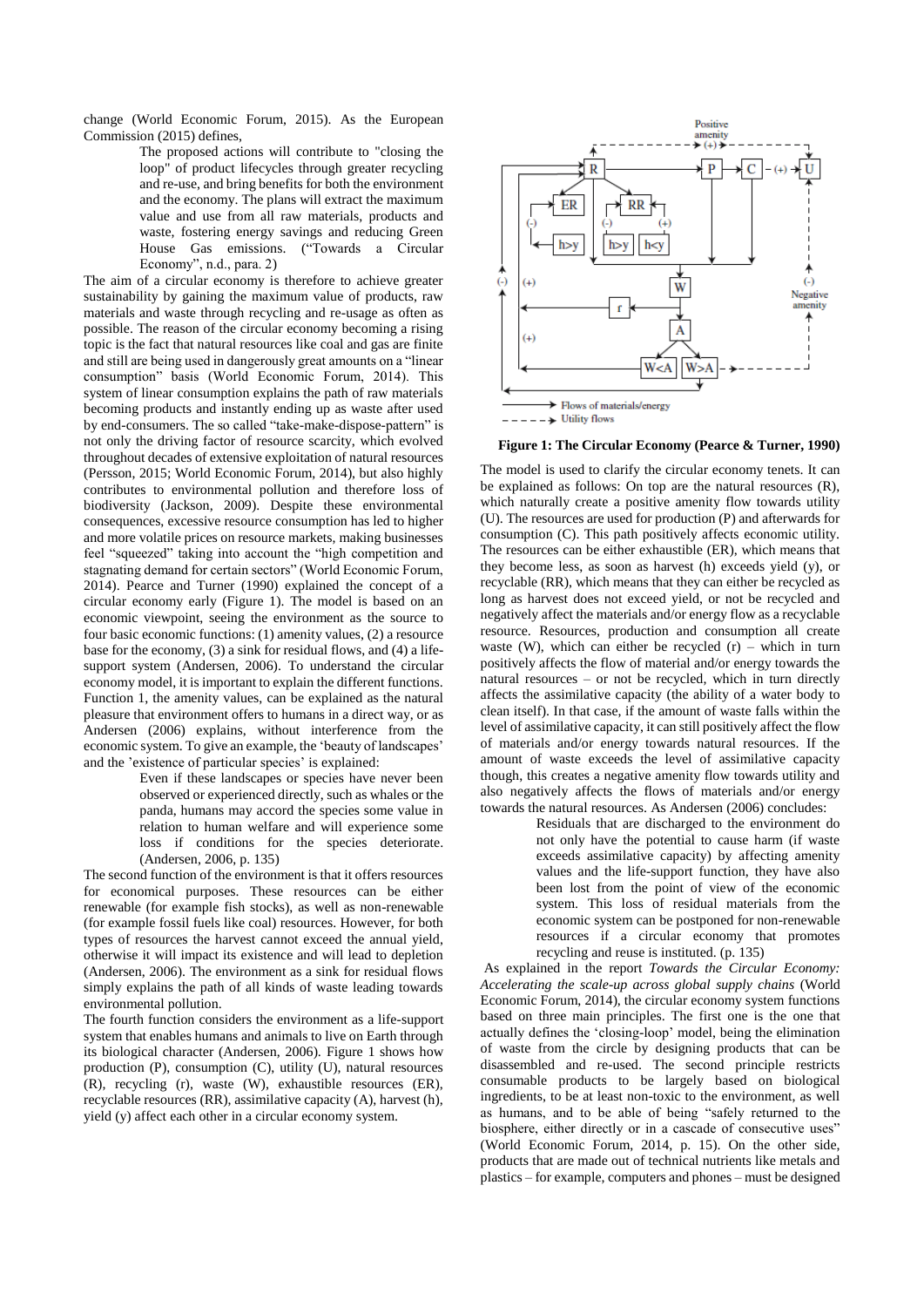for re-usage or upgrading from the beginning. The third – and last – principle expects the energy used for production to be renewable – for example through wind or solar power – in order to "decrease the resource dependence and increase the system's resilience". Therefore, the environmental benefits that are achieved by a circular economy lead to several economic benefits, including "substantial net material savings, mitigation of volatility and supply risks, drivers for innovation and job creation, improved land productivity and soil health, and longterm resilience of the economy " (World Economic Forum, 2014). Through waste minimization, the usage of biologicallybased consumable goods, re-usable technical goods and the usage of clean energy, the environment is being protected from poisoning, waste overload and resource depletion. These effects will in turn contribute to decreased GHG emissions and decreased threat to biodiversity (World Economic Forum, 2015).

## **2.3 Small and medium-sized enterprises (SMEs)**

As mentioned in the introduction section, small- and mediumsized enterprises (SMEs) in the European Union are clearly defined as businesses that have up to 249 employees and either a maximum annual turnover of €50Million or a maximum annual balance sheet total of €43Million (European Commission, 2009). These numbers differ between countries, for example, the United States of America (USA) count businesses with employees up to 500 still as SMEs and some other countries set the limit already at 200 employees (OECD, 2005).

In Europe, SMEs can be divided into medium-sized, small and micro enterprises. The medium-sized enterprise group includes businesses with 50-249 employees. The small enterprise group entails businesses with 10-49 employees. Whilst the micro enterprise group contains all businesses with less than 10 employees (European Commission, 2009). The maximum annual turnover numbers are therefore ≤€50 Million for medium-sized, ≤€10 Million for small, and ≤€2 Million for micro businesses, or annual balance sheet totals of maximally  $\epsilon$ 43 Million,  $\epsilon$ 10 Million, or €2 Million, respectively (OECD, 2005; European Commission, 2009). As of 2015, 99% of all European enterprises meet these criteria and are considered to be SMEs (Eurostat, 2015). A distinction can be made between independent and dependent SMEs, though. As also explained by Eurostat (2015), dependent SMEs are part of a group of SMEs, which is likely to occur in manufacturing industries, for example. To distinguish these, the European Commission has clear guidelines, which divide SMEs into 3 categories i) autonomous: if the enterprise is either completely independent or has one or more minority partnerships (each less than 25%) with other enterprises; ii) partner: if holdings with other enterprises rise to at least 25% but no more than 50%, the relationship is deemed to be between partner enterprises; iii) linked enterprise: if holdings with other enterprises exceed the 50% threshold, these are considered linked enterprises.

Generally, SMEs in the European Union (EU) make up 99 percent of all businesses, created 85 percent of new jobs in the past 5 years and provide around two thirds of the total private sector employment in the EU (European Commission, 2016). Compared to multinational corporations (MNCs), SMEs face natural barriers to growth, as the limitation of resources like knowledge, skills or financials. The Small Business Act (SBA) is a framework that was published in 2008 by the European Commission with the aim to "improve the approach to entrepreneurship in Europe, simplify the regulatory and policy environment for SMEs, and remove the remaining barriers to their development" (European Commission, 2016).

## *2.3.1 SME contribution to climate change in the Netherlands*

As stated in scientific literature, the exact contribution of SMEs to a country's GHG emission level is not documented (Hobbs, 2000), however estimations calculate a contribution of 70 percent of all global industrial pollution (Hillary, 1995; Smith & Kemp, 1998) and a contribution of 60 percent of the total global carbon emissions (Marshall 1998).

While literature shows limited research on the environmental impacts of SMEs (Aragón-Correa et al., 2008), studies show that "environmental actions undertaken are inversely proportional to the company size" (Nulkar, 2014, p.131), which indicates that small and medium sized enterprises undertake less environmental actions than multinational companies and 'the sum total of SMEs' environmental impacts outweighs the combined environmental impact of large firms (Hillary, 2000).

As also stated by Nulkar (2014, p. 130) "SMEs may have been left out of the regulatory and social pressures", which can be explained by the lesser (if any) amount of attention in areas of media and politics. For example, multinational corporations (MNCs) appear constantly within all areas of media and onlineand offline advertising, which increases the amount of societal pressure and creates the need to react socially responsible.

SMEs, as well as MNCs, appear in almost all economic sectors, "including retail, financial services, manufacturing and construction" (Bradford & Fraser, 2007, p.3), which makes it "difficult to generalize about the environmental impacts caused from such a vast array of different businesses" (Hillary, 2004, p. 561).

The sectors, which are used by the European Environment Agency (EEA) to estimate European GHG emissions, are

a) energy (fuel combustion and fugitive emissions from fuels) which also includes transport;

b) industrial processes and product use;

c) agriculture;

d) land use, land use change and forestry (LULUCF); and

e) waste management (Eurostat, 2015).

Based on data of year 2013, the biggest contributor to European GHG emissions is found to be the energy sector (including transport), making up 79,40 percent of the European emissions. 'Industrial processes and product use' make up 7,8 percent, 'agriculture and LULUCF' together make up 9,60 percent and 'waste management' makes up 3,30 percent of the emissions (Eurostat, 2015).

In the Netherlands, data from year 2010 show slight differences, with even 84,70 percent made up by the energy sector (including transport) (European Environment Agency, 2010).

## **2.4 Linking the concepts**

This research paper focuses on the relationship between circular economy tenets, climate change policies and the environmental behavior of SMEs and how the latter can be influenced by the others. As it was explained above, circular economy carries several economic benefits and is expected to improve the effectiveness of climate change policies. The latter in turn has the potential to positively affect the environmental behavior of SMEs, which, however, is also influenced by barriers to growth faced by SMEs. These barriers can be lessened by climate change policies and will be examined in later stages of this research.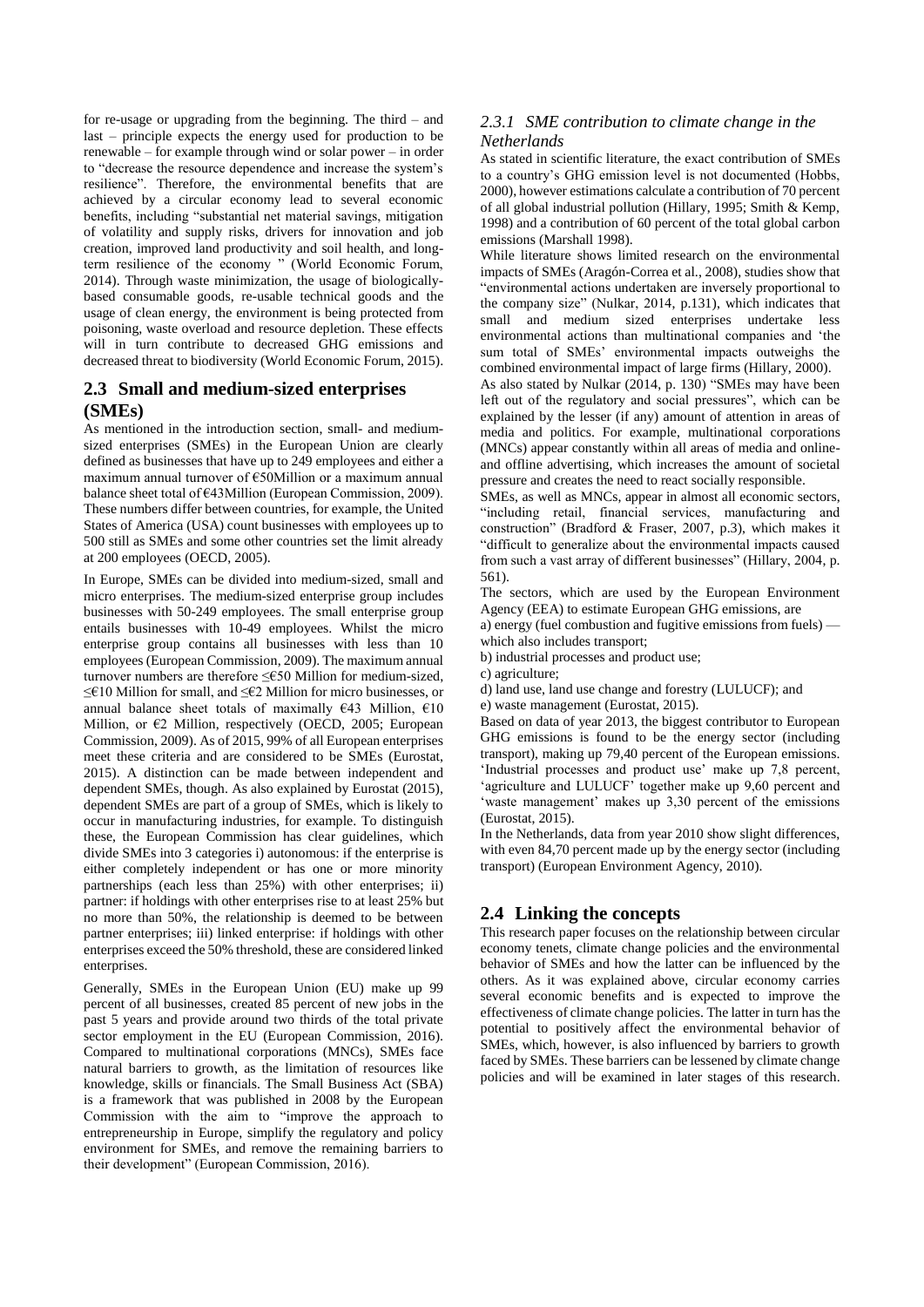

**Figure 2: Linking the concepts**

The linkages between the concepts are shown in Figure 2. The circular economy tenets are expected to positively (+) influence climate change policies, as well as the environmental behavior of SMEs. The latter is additionally negatively (-) influenced by barriers to growth, which in turn can be lessened by climate change policies.

## **3. RESEARCH METHODOLOGY**

In order to answer the two established research questions, which are based on the previously defined problem, this research paper conducts a structured review of scientific literature and reliable online information using a literature review method, as it was introduced by Wolfswinkel et al. (2011). The purpose was to clarify the linkages between the introduced concepts and assess the current state of knowledge and policy actions in these topic areas. With this method it was possible to find the most relevant literature on the topic and analyze the articles in a structured way using five stages:  $\hat{1}$ ) Define, 2) Search, 3) Select, 4) Analyze, and 5) Present.

During the first stage, the inclusion and exclusion criteria for the selection of articles were defined, as well as the fields of research, the determination of appropriate sources and the collection of specific search terms. The inclusion criteria were mainly the necessity to cover at least one of the search fields – for example, *climate change*, *SMEs* or *circular economy* – in the title of the paper. However, slight variations did not directly lead to exclusion of an article, for example, titles that contained '*circularity systems*' instead of '*circular economy*', or, '*global warming*' instead of '*climate change*' still fall within the inclusion criteria. Articles that contained neither of the search fields in the title, were planned to be excluded from the selection. The search fields of the theoretical framework were broad and covered terms like 'climate change', 'circular economy' and 'SME definition' in order to find most common articles to explain the terms. The findings section, however, was divided into different sub-topics and therefore covered narrower topicrelated terms like '*effects of climate change in the Netherlands*', '*climate change policies netherlands*', '*SMEs and climate change*', '*circular economy policies*', et cetera.

The second stage covered the actual article search. For this matter, online search machines including *Google Scholar* and *Science Direct* were used, as well as the online library of the University of Twente. For the findings section, which also covers

official public governmental and corporate publications, *Google Search* was added, as well as the direct entering of the governmental website of the Netherlands (*government.nl)* or the European Commission (*ec.europa.eu*).

Selecting useful articles and reports from the broad range on the Internet was the next step. After entering the search terms (either in the search machines or in the respective websites), all articles that matched the inclusion criteria were opened and checked for relevance. The tactic for this matter included reading the abstract, as well as parts of introduction and conclusions, in order to find out, if the respective article was relevant for the purpose.

The articles found to be useful, were progressed to stage four: the analysis of the content. For this purpose, the articles were sorted out by topic and afterwards the full bodies of the articles were read. The relevant information was collected and noted down together with the author and document name, in order to keep the references of the findings straight.

In each stage, the number of articles was narrowed down to a final number of 56 resources. Of those, 17 papers fall within the category of scientific articles and 39 articles are publications of governmental organizations, the European Commission and other related enterprises.

## **4. FINDINGS**

The following chapter presents the findings that were gathered in order to answer the research questions. First, the growth barriers of SMEs and their current level of environmental engagement are described, followed by possible points of improvement for the Dutch climate change policies.

## **4.1 Dutch SMEs' environmental behavior, the respective barriers and the impact of current public polices**

This chapter describes which actions Dutch SMEs are realizing for climate change adaptation and mitigation in the Netherlands, followed by the barriers that SMEs are facing when it comes to that issue. In 2013, the TNS Political & Social Research Company carried out a survey with 13.509 SMEs, of which 11.207 were from the European Union, including 400 Dutch companies. The aim of the survey was to review the current state about resource efficiency and green markets in SMEs. The results showed that 60 percent of Dutch SMEs were complying with environmental legislation, with 44 percent which did not wish to go beyond these requirements and 16 percent were willing to do more. Generally, 93 percent of Dutch SMEs undertake at least 1 action to be more resource efficient, with 65- 67 percent saving energy or materials and/or minimizing waste and 27 percent saving water. 55 percent claimed to reuse materials and/or waste within the company and 28 percent claimed to sell their scrap materials to another company. 30 percent are using predominantly renewable energy. These statements clearly show potential for the development of a circular economy. However, when it comes to financial aspects, over the past 2 years, 38 percent of the SMEs invested less than 1 percent of their annual turnover, 43 percent invested 1-5 percent of their annual turnover and only 2 percent invested 31- 50 percent of annual turnover on average per year to be more resource efficient. 27 percent of Dutch SMEs offers green products or services and 62 percent do not and are also not planning to do so. The reasons for not offering green products or services were mainly insufficient demand from customers or because it would not fit or is not important for their company's image. Some SMEs stated that it is not important or not in line with their company's core values, or that it would not create a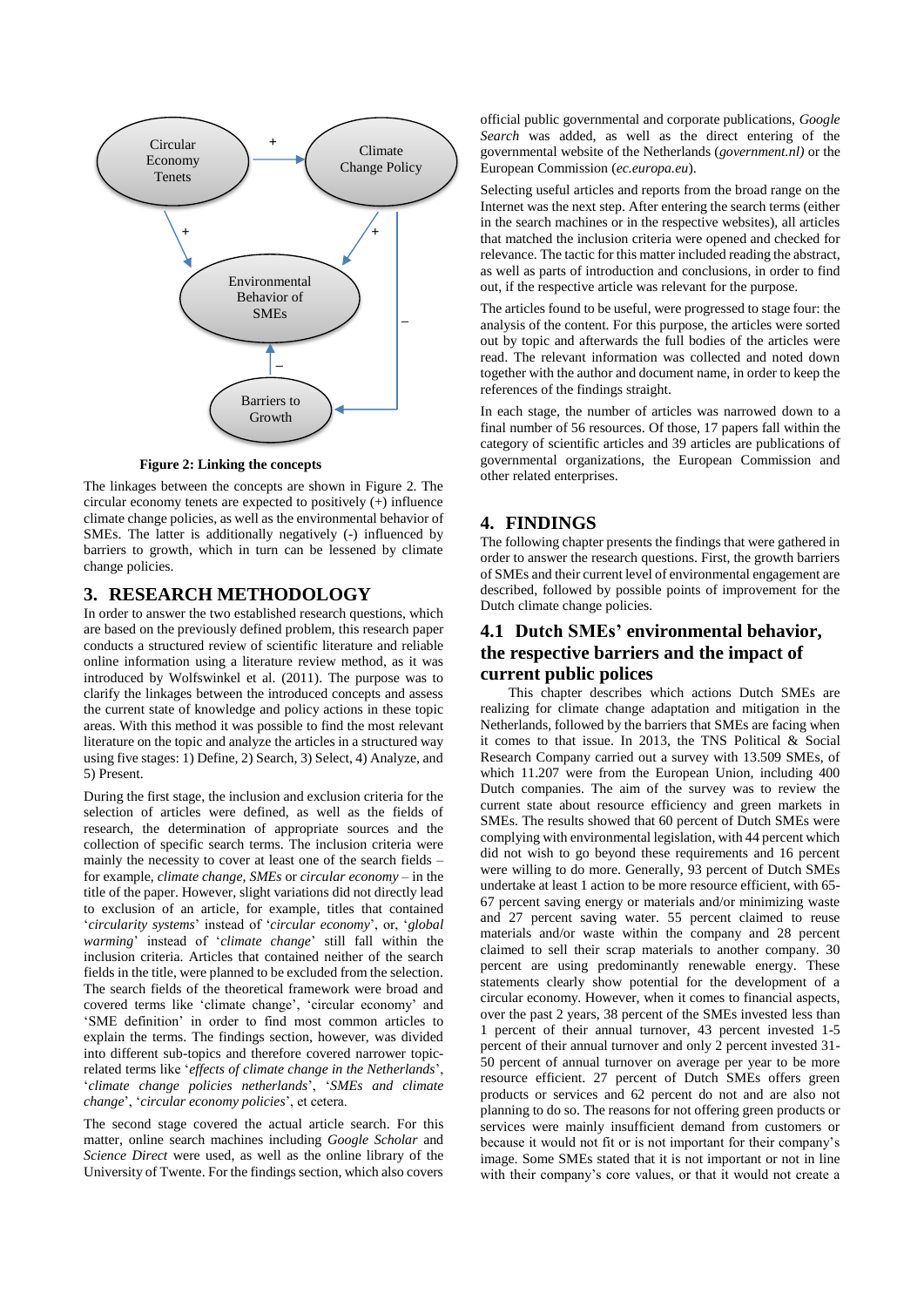competitive advantage or additional business opportunities. Additionally, some stated that offering green products or services would not be relevant in terms of catching up with main competitors. 4 percent stated that there is insufficient public support (financial subsidies, tax incentives, etc.) and 13 percent say that it would not be relevant in terms of compliance with national, regional or local laws.

SMEs are known to be less likely to implement or adopt environmental strategies and practices, which is why research in this study area is rare (Aragón-Correa et al., 2008; Agan et al., 2013). Moreover, they are known to be "strongly oriented towards day‐to‐day activities to which environmental issues are seen as somewhat peripheral" (Brammer et al., 2011, p. 424). Reasons for the lack of studies about SMEs and their environmental practices are their "lack of interest in going beyond regulatory compliance", as well as a "low degree of public interest in SMEs" and "the difficulty of obtaining data from SMEs" (Aragón-Correa et al., 2008, p. 89). Additionally, studies have shown that firm size is positively related to the level of proactiveness, showing that SMEs undertake less environmental actions than multinational companies (Arragón-Correa et al., 2008).

The reasons for the lack of environmental commitment in SMEs can be explained by using a resource-based perspective. Compared to large organizations SMEs lack the resources and information that are necessary to implement proactive environmental strategies that go beyond the minimum regulatory compliance (Aragón-Correa et al., 2008; Agan et al., 2013) in order to achieve greater GHG emission reductions. These resources concern in general the financing, expertise and structuring of the environmental plans (Leonidou et al., 2015). SMEs are struggling with the uncertainty about the programs or activities that are to be implemented, since they are not part of the companies' conventional activities and take a relatively long time to "yield a satisfactory return" (Leonidou et al., 2015, p. 2). Moreover, the implementation of environmental activities or technologies is complex and requires an "appropriate organizational structure and culture" that can encourage and support the practices, in order to achieve a full integration in all functional areas and the supply chain (Aragón-Correa et al. 2008), as well as technical expertise to introduce and maintain the new technologies or processes. As explained by Hitchens et al. (2003, p. 56), another barrier towards green initiatives, can be skepticism towards the "benefits to be derived from the environmental initiatives, and, rather differently, resistance to change, and the view that environmental performance is a necessary constraint on the activities of the firm and an interruption to production-related activities". Additionally, the TNS Political & Social Research survey about resource efficiency and green markets has proven some of those barriers and has also shown some additional ones, as experienced by SMEs. It was found that 18 percent of Dutch SMEs experienced complexity of administrative or legal procedures when trying to set up resource efficiency actions. Others experienced too high costs of environmental actions, lack of specific environmental expertise, difficulties to adapt legislation to their company or in choosing the right resource efficiency actions for their company. Furthermore, difficulties with the technical requirements of the legislation not being up to date were experienced. Of those who did undertake environmental actions, 29 percent relied on external support to be more resource efficient. Only 23 percent of European SMEs offer green products or services because of compliance with national or local laws, 5 percent because of tax incentives and 4 percent because of subsidies and/or public support. Overall, 75 percent of these SMEs received private sector support, while only 35 percent received support from the

public sector. These findings prove the need for law enforcement regarding the issue.

## **4.2 Possible improvements towards a higher commitment of SMEs in climate change adaptations**

To achieve higher environmental commitment of Dutch small and medium sized enterprises, the public policies in the Netherlands can be improved and enforced. They must be adjusted in a way that most of the barriers faced by SMEs towards climate change actions are reduced or eliminated, but also create more legislative pressure to call for action. When considering policy improvement, the barriers faced by SMEs should be taken into account. According to the TNS report, the complexity of administrative or legal procedures, high costs, a lack of environmental expertise, difficulties to adapt legislation and to choose the right actions, as well as a lack of technical requirements and financial resources were mentioned as the main barriers to not set up resource efficiency actions. To the question, what kind of support would be most helpful to become more resource efficient, the following statements were given by Dutch SMEs (TNS Political & Social Research Company, 2013):

- 27 percent would like to have a tool to self-assess how resource efficient their company is with respect to others
- 23 percent stated that grants or subsidies, advice on funding possibilities, or the demonstration of new technologies or processes would help their company the most to be more resource efficient
- 21 percent said that a database with case studies that show the benefits of resource efficiency for companies would help most.
- 19 percent believed that consultancy on how to improve resource efficiency in their company would help most

The observed barriers and needs that were identified can be tackled by offering free information systems including consultancy, databases and funding possibilities; simplifying administrative and legal procedures, as well as offering service times for these matters. Moreover, offering free advice on environmental actions, technologies and circular systems should be realized, since professional advice is mostly too costly for SMEs. To react on the SMEs needs, offering resource efficiency tools, an increase in budgets for grants and subsidies, as well as the reward of good practices are needed. Rizos et al. (2015) support these findings, stating that the main points to focus on within national policies are: i) financial support; ii) internationalization support; iii) an easy and clear communication, or; iv) policy support like "tax rebates for buying certain green services and/or products. Agan et al. (2013) highlight the insufficient public policies and suggests governments to "devise environmental awareness training programs for owners and managers of SMEs" (p. 31) and to enforce law and legislation.

## **4.3 Circular economy principles as means to reach SMEs with public policies**

After pointing out general ways of improvement, the circular economy is another important factor that can and must be included to achieve greater contribution of SMEs in the Netherlands.

In December 2015 the 'Circular Economy Package', was developed and published, which includes "revised legislative proposals on waste to stimulate Europe's transition towards a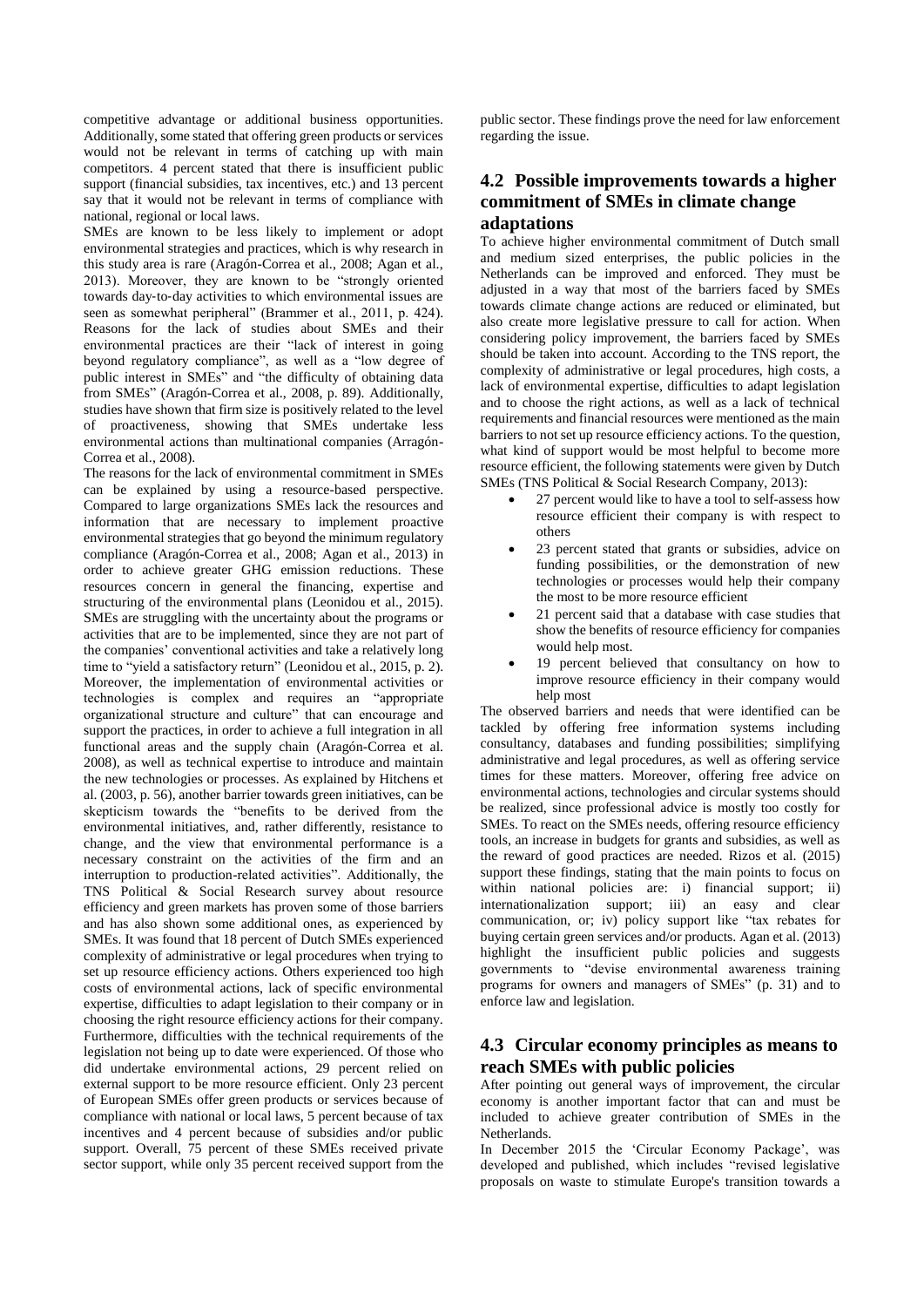circular economy" as well as the "Green Action Plan for SMEs" (European Commission, 2016). Additionally, during the 'Netherlands Circular Hotspot' (NLCH) campaign, the Netherlands is positioned "as an international circular hotspot during the time of the Dutch presidency of the EU in 2016". All of these events are internationally developed and push the country towards the creation of a circular economy.

As stated by the Government of the Netherlands (2015, para. 2), "an investigation by the Netherlands Organisation for Applied Scientific Research (TNO) concluded that this approach could boost the Dutch economy by some  $\epsilon$ 7 billion a year, and create 50,000 jobs. It would also reduce CO2 emissions by 17 megatons, and lead to a considerable reduction in water usage".

Thus, movements towards a circular economy in the Netherlands are in progress, and this paragraph will point out means to achieve engagement of SMEs in this regard.

The TNO (2013) has created an action plan for the Dutch government as a helpful tool towards the creation of a circular economy, which covers the following actions: a) creating a clear, cross-departmental, consistent strategy that includes "policy areas such as energy, sustainability and climate, agriculture, trade, waste, raw materials, foreign affairs and development cooperation, education and research funding, and fiscal tools" to come together and form a consistent and transparent strategy towards circular economy; b) developing "a coherent education and research plan", by implementing respective topics in the curricula of education, especially in vocational colleges and universities; c) assessing "the pros and cons of existing rules and regulations regarding waste"; d) increasing the "knowledge and awareness of raw materials in each value chain", for example by offering an information service for extensive raw materials; e) frontrunners, as well as adopters of circularity systems must receive a permanent advantage towards non-contributors, "for example through value chain management"; f) reviewing "the effectiveness of a broad set of fiscal and financial incentives to promote circular behavior" for businesses, as well as civil society; g) determining "the impact of incineration plants on the viability of circular business cases and take appropriate action"; h) developing "the role of the government as an active and expert 'launching customer'" by "demanding the use of circular products or services in government procurement tenders"; i) using "the international playing field to help the circular economy move forward" by communicating and working together with other circular thinking countries like Germany or Denmark.

These actions are a necessity to successfully move towards a circular economy and will either directly or indirectly affect the SME contribution. The government should include the barriers of SMEs in this respect and remove as much as possible.

Additionally, in 2015, a more specific manifesto on the circular economy policies in the EU was published by the organizations 'De Groene Zaak Sustainable Business Association', 'MVO Nederland and 'Circle Economy', explaining several proposals on policy improvement from a "frontrunners' business perspective" on circular economy practices (De Groene Zaak Sustainable Business Association et al., 2015). The manifesto appeals to the European Commission, however, several points of action must be realized by national governments and can therefore be applied by the Dutch government.

The recommendations are divided in the following 3 areas i) Leadership: strong government policies to mainstream circular business; b) introduce economic incentives; and c) adapt and exploit existing measures.

The first part is recommending the following actions. Firstly, it is recommended to extent the existing targets along the "full circle", so that they cover also "maintenance, repair, reuse, refurbishment and cascading". Standards for recycling materials must be implemented to match the difference between supply and demand for high quality recycled materials, for example by investing in better separation technologies. Moreover, the Raw Material Consumption (RMC) per capita is advised to be used as the key indicator for resource productivity and keep track of attention areas like biodiversity, since the gross domestic product (GDP) is not appropriate for measuring a circular economy. The GDP can "grow with decreasing circularity (e.g. more waste production) and, conversely, drop with decreasing use of raw materials", which causes governments to stay on the linear economy path. For this matter, market mechanisms as the extended producer responsibility (EPR), or an economic indicator as the Genuine Progress Indicator (GPI) can be implemented.

The government can also act as a 'launching customer', by shifting towards green public procurement. To achieve this, it is important to monitor and control the long-term targets, securing that the purchasing departments contribute – instead of focusing on buying on the lowest price – and conduct "green and circular procurement training of government procurement departments". Besides that, the Dutch Green Deal Circular Public Procurement must include the "residue materials that are owned by the government after use by government or citizens" and is also manageable for SMEs, in order to be successfully realized.

Additionally, a systemic approach is needed, including actively improving market conditions, removing barriers and implementing a "framework with economic incentives that creates conditions for innovation". Within this approach, a 'flexible competition policy' can help by providing a framework for cooperative innovation and co-creation, including the allowing of cooperation and agreements between companies concerning jointly developed circular products and services that are otherwise forbidden". Moreover, a 'Circular Frontrunners Programme' provided for frontrunner companies to improve research, development and demonstration, as well as 'sectoral and cross-sectoral programs' are advised to implement to "mainstream circular business" and approach cross-sectoral partnerships.

Feasibility and pilot studies are recommended to monitor the effectiveness of incentives, circular business models and green economic growth. Other recommendations towards national governments include "tax reforms, integrated reporting and the integration of circular economy in education and training". For the businesses that might have to take losses from circular economy like lagging manufacturers, clever solutions must be found, for example by providing transition paths, measures that face their obstacles and industry appropriate incentives.

Furthermore, the empowerment of legislation on recycling is advised, for example by employing strict criteria on the incineration of waste and the usage of toxic substances.

The second part of the manifesto specifies possible economic incentives to optimize market conditions for businesses. It is suggested to adjust economy-wide taxes and differentiate valueadded tax (VAT) rates on products and services in order to promote circular systems. For example, increasing the tax on "primary raw materials while reducing the tax on recycled materials and labour", "zero VAT rates on circular products and services", as well as "tax benefits for companies switching to integrated reporting" are possibilities to guide and encourage businesses towards circularity. The Ex'Tax Project was developed by four large firms (Deloitte, EY, KPMG Meijburg and PwC), focuses on such tax shifts and provides a toolkit for the respective implementation.

"Adapt and exploit existing measures" is the third, and last part of the publication. It is advised to turn the 'Ecodesign Directive' into a Circular Design directive, especially reducing administrative burdens to a minimum, therefore simplifying the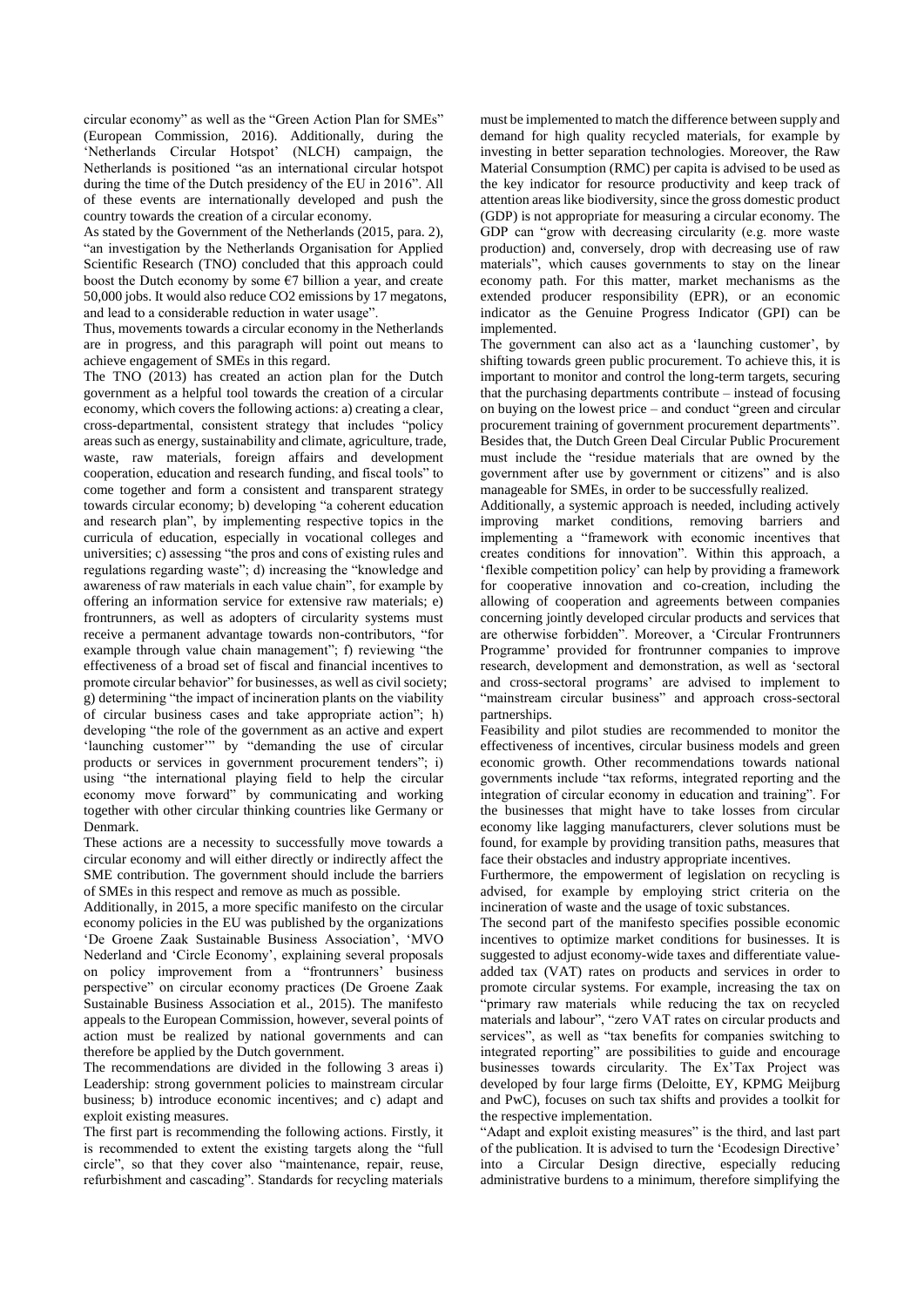design also for SMEs. At last, the following actions are recommended: i) the implementation of end-of-waste criteria, especially preventing from abuse; ii) improve the framework to make optimal choices in sectoral and product levels; iii) continuing calls for proposals for circular economy systems, for example research on "waste separation techniques, alternatives for critical or toxic raw materials, new business models and the removal of linear obstacles for circular business", as well as the development of EPR schemes; iv) the "integration of circular economy in education and training"; and v) "a strategic policy on critical raw materials including sharp anti-dumping policy for raw materials".

As these recommendations are in total represented by over 2300 companies, including MNCs, as well as SMEs, they take the most important barriers towards circular economy into account and are guided by frontrunners' experiences.

## **5. CONCLUSIONS**

This research paper focused on the research questions (1) "What are the barriers towards environmental engagement in Dutch SMEs?; 2) To what extent do Dutch climate change policies affect the environmental behavior of Dutch SMEs? And; (3) to what extent can circular economy tenets be integrated to Dutch climate change policies to improve the SMEs performance?"

Based on the linkages between the covered concepts, it was found that Dutch SMEs face a wide range of barriers to growth, which restrict the will of respective decision-makers, as well as the required resources to implement environmentally friendly, or even circular, processes. At the current state, the Dutch climate change policies do not actively call for action in SMEs and do not support the overcoming of the faced barriers effectively enough. For most SMEs, the effort towards environmentallyfriendly processes is not worth it and legislation is not strict enough to change this attitude.

Considering these points, as well the low level of environmental behavior in Dutch SMEs, several potential points of improvements for the Dutch climate change policies were found, as well as a wide range of recommendations towards the integration of circular economy principles. It is of particular importance to diminish as much as possible those barriers towards SMEs' environmental growth. For example, the lacking resources issue must be covered by higher budgets for grants and subsidies, as well as rewards for good practices, in order to encourage the firms to engage more. As for the circular economy principles, the government must continue to spread knowledge about the different systems and offer easily accessible support in implementing circular economy systems, especially taking into account the Circular Economy Package that was introduced by the European Union.

#### *5.1.1 Limitations*

Regarding the reliability and validity of this article, several points of limitations need to be considered. As the first point, the paper was written within a time frame of three months, which restricted a more extensive search for articles, and thus the depth of the research. Moreover, the research relied on sources that were accessible in online libraries and search engines, which might have led to the exclusion of some important scientific findings that were not published on the Internet. Therefore, a larger range of articles might cover different viewpoints and possibly lead to differentiated conclusions.

#### *5.1.2 Recommendations*

Considering the limitations of this paper, future research should include a wider search of literature, including, for example, articles or case studies from good practice countries like Germany or Denmark. Thus, comparisons can be made and potentially more possible points of improvement can be found. In addition, a greater amount of articles might bring up a more critical view on the circular economy implementation and the negative effects in particular industries, e.g. chemistry, which not directly benefit from circular systems and its waste and substance restrictions. Furthermore, practically, surveys of best practice SMEs, as well as weak practice SMEs should be conducted, in order to deepen the knowledge about the reasons for environmental engagement, as well as non-engagement. Furthermore, to cover the research questions of this paper, the points of improvement should be considered to come in practice and afterwards be monitored and adjusted, where needed. Generally, based on the findings of this paper, it is advised to take faster steps towards a circular economy in the Netherlands.

### **6. REFERENCES**

- 1. **Agan, Y. et al. (2007).** Drivers of environmental processes and their impact on performance: a study of Turkish SMEs. *Journal of Cleaner Production 51 (2013) 23e33.*
- 2. **Andersen, M. S. (2006).** An introductory note on the environmental economics of the circular economy. *Sustainability Science April 2007, Volume 2, Issue 1, pp 133-140. Integrated Research System for Sustainability Science and Springer 2006.*
- 3. **Arragón-Correa, J.A. et al. (2008).** Environmental strategy and performance in small firms: A resource-based perspective. *Journal of Environmental Management 86 (2008) 88– 103.*
- 4. **Bastein, T. et al. (2013).** Opportunities for a circular economy in the Netherlands. *TNO 2013 R10864.*
- 5. **Behrens (2016).** Time to connect the dots: What is the link between climate change policy and the circular economy? *Centre for European Policy Studies (CEPS, 2016).*
- 6. **Bousquet et al. (2006).** Contribution of anthropogenic and natural sources to atmospheric methane variability. *Nature Publishing Group Vol 443 | 28 September 2006 | doi: 10.1038/nature05132.*
- 7. **Bradford, J. & Fraser, E.D. G. (2007).** Local Authorities, Climate Change and Small and Medium Enterprises: Identifying Effective Policy Instruments to Reduce Energy Use and Carbon Emissions. *Corporate Social Responsibility and Environmental Management 14, 0000-000 (2007).*
- 8. **Brammer, S. et al. (2011).** Environmental Management in SMEs in the UK: Practices, Pressures and Perceived Benefits. *Business Strategy and the Environment 21, 423–434.*
- 9. **Burck, J. et al. (2016).** The Climate Change Performance Index – Results 2016. *Germanwatch, December 2015.*
- *10.* **CBS, PBL, Wageningen UR (2015).** Emissies broeikasgassen, 1990-2014 (indicator 0165, versie 27, 29 september 2015).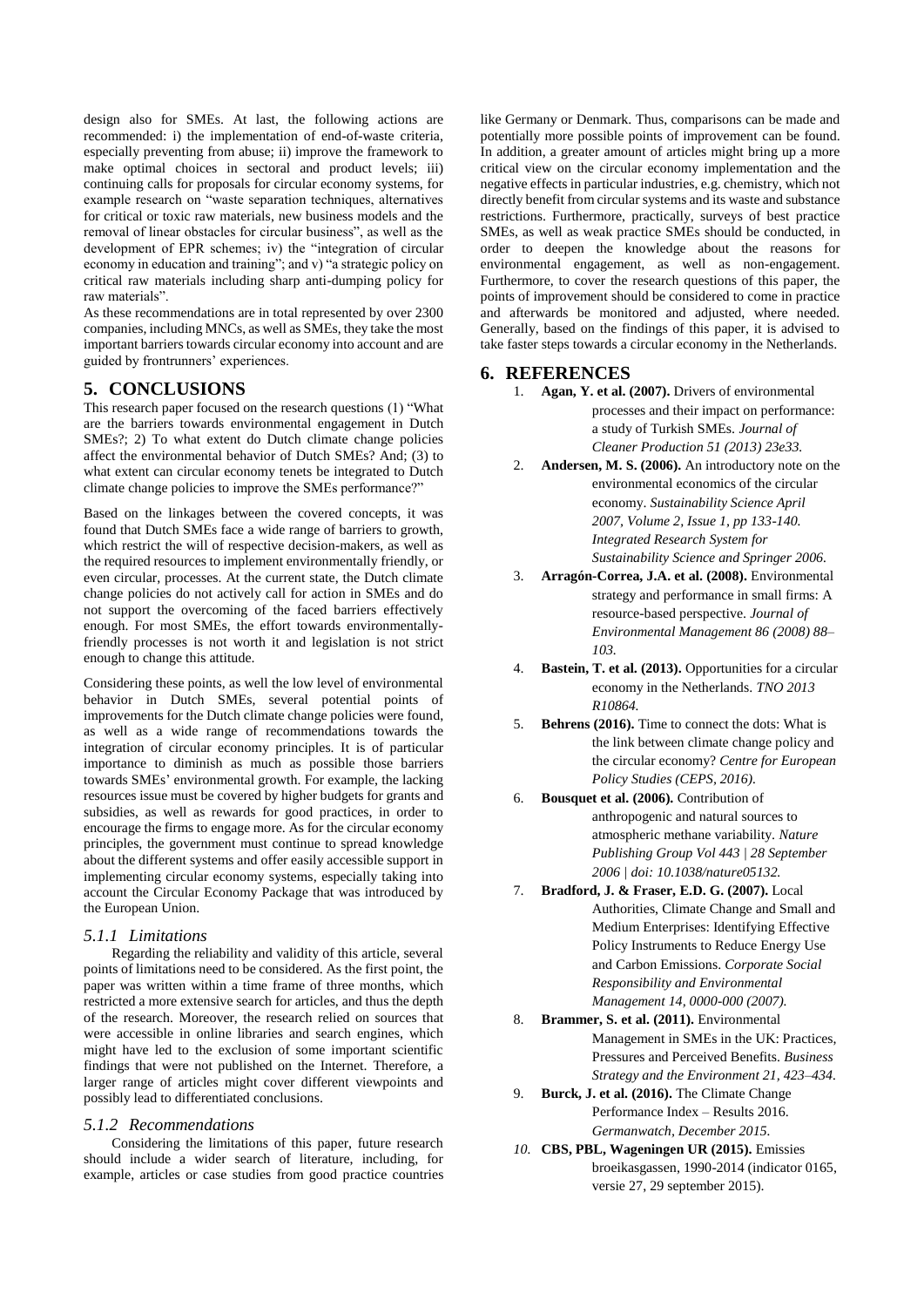*www.compendiumvoordeleefomgeving.nl. CBS, Den Haag; Planbureau voor de Leefomgeving, Den Haag/Bilthoven en Wageningen UR, Wageningen.*

- *11.* **Centre for European Policy Studies (2016).**
	- Moving towards a Circular Economy: Challenges and Opportunities for SMEs. *Retrieved on 01stJune from: https://www.ceps.eu/events/movingtowards-circular-economy-challenges-andopportunities-smes*

#### *12.* **De Groene Zaak Sustainable Business Association**

- **et al. (2015).** More prosperity, new jobs Manifesto on Circular Economy Policy in the EU. *Retrieved on 13th June from: [http://degroenezaak.com/business](http://degroenezaak.com/business-politics/circulaire-economie/more-prosperity-new-jobs/)[politics/circulaire-economie/more](http://degroenezaak.com/business-politics/circulaire-economie/more-prosperity-new-jobs/)[prosperity-new-jobs/](http://degroenezaak.com/business-politics/circulaire-economie/more-prosperity-new-jobs/)*
- *13.* **Ellen MacArthur Foundation (2015).** Growth Within: A Circular Economy Vision for a Competitive Europe. *EMF.*
- *14.* **European Commission (2009).** What is an SME? *Retrieved from: [http://ec.europa.eu/growth/smes/business](http://ec.europa.eu/growth/smes/business-friendly-environment/sme-definition/index_en.htm)[friendly-environment/sme](http://ec.europa.eu/growth/smes/business-friendly-environment/sme-definition/index_en.htm)[definition/index\\_en.htm](http://ec.europa.eu/growth/smes/business-friendly-environment/sme-definition/index_en.htm)*
- *15.* **European Commission (2013).** SMEs, Resource Efficiency and Green Markets. *Flash Eurobarometer 381 - TNS Political & Social.*
- *16.* **European Commission (2015).** User Guide to the SME definition. *Luxembourg: Publications Office of the European Union, 2015.*
- *17.* **European Commission (2016).** Closing the loop An EU action plan for the Circular Economy. *Retrieved on 31st May from: [http://ec.europa.eu/environment/circular](http://ec.europa.eu/environment/circular-economy/index_en.htm)[economy/index\\_en.htm](http://ec.europa.eu/environment/circular-economy/index_en.htm)*
- *18.* **European Commission (2016).** Entrepreneurship and Small and medium-sized enterprises (SMEs). *Retrieved on 07th June from:*  <http://ec.europa.eu/growth/smes/>
- *19.* **European Commission (n.d.)** Towards a Circular Economy. *Retrieved from: https://ec.europa.eu/priorities/jobs-growthand-investment/towards-circulareconomy\_en*
- *20.* **European Environment Agency (2010).** GHG Trends and projections in the Netherlands. *Retrieved on 5th June from: http://glossary.eea.europa.eu//terminology/ sitesearch?term=emission+trends+netherla nds*
- *21.* **Eurostat (2015).** Greenhouse gas emission statistics. Retrieved on 11th May 2016 from: *http://ec.europa.eu/eurostat/statisticsexplained/index.php/Greenhouse\_gas\_emis sion\_statistics*

# *22.* **Government of the Netherlands (2015).** Dutch

national measures on climate change. *Retrieved from: [https://www.government.nl/topics/climate](https://www.government.nl/topics/climate-change/contents/national-measures)[change/contents/national-measures](https://www.government.nl/topics/climate-change/contents/national-measures)*

- *23.* **Government of the Netherlands (2015).** Government asks SER for advisory opinion on circular economy opportunities. *Retrieved on 30th May from: https://www.government.nl/latest/news/201 5/12/11/government-asks-ser-for-advisoryopinion-on-circular-economy-opportunities*
- 24. **Geng, Y. & Doberstein, B. (2008).** Developing the circular economy in China: Challenges and opportunities for achieving 'leapfrog development'. *International Journal of Sustainable Development & World Ecology, 15:3, 231-239, DOI: 10.3843/SusDev.15.3:6.*
- 25. **Hillary, R. (2004).** Environmental management systems and the smaller enterprise. *Journal of Cleaner Production 12: 561-569.*
- 26. **Hitchens, D. et al. (2003).** Competitiveness, Environmental Performance and Management of SMEs. *GMI 44 Winter 2003.*
- *27.* **Hobbs, J. (2000).** Promoting Cleaner Production in SMEs. *In R. Hilary, SMEs and the Environment (pp. 149-157). Sheffield: Greenleaf Publishing.*
- *28.* **IPCC (2007).** Climate Change 2007: The Physical Science Basis – Summary for Policymakers. *IPCC WGI Fourth Assessment Report.*
- *29.* **IPCC (2007).** Observed changes in climate and their effects. *Retrieved from: https://www.ipcc.ch/publications\_and\_data/ ar4/syr/en/mains1.html*
- *30.* **Jackson, T.** *(2009).* Prosperity without Growth: Economics for a Finite Planet. *Earthscan Dunstan House 14a St Cross Street London EC1N 8XA, UK.*
- **31. Leonidou, L. C. et al. (2015).** Internal Drivers and Performance Consequences of Small Firm Green Business Strategy: The Moderating Role of External Forces. *Springer Science+Business Media Dordrecht 2015, DOI 10.1007/s10551-015-2670-9.*
- 32. **Ligtvoet, W. et al. (2013).** The effects of Climate Change in the Netherlands: 2012. *The Hague: PBL Netherlands Environmental Assessment Agency.*
- 33. **Ministry of Infrastructure and the Environment (2013).** Climate Agenda: Resilient, Prosperous and Green. *Retrieved from: [https://www.government.nl/topics/climate](https://www.government.nl/topics/climate-change/documents/reports/2014/02/17/climate-agenda-resilient-prosperous-and-green)[change/documents/reports/2014/02/17/clim](https://www.government.nl/topics/climate-change/documents/reports/2014/02/17/climate-agenda-resilient-prosperous-and-green)*

*[ate-agenda-resilient-prosperous-and-green](https://www.government.nl/topics/climate-change/documents/reports/2014/02/17/climate-agenda-resilient-prosperous-and-green)*